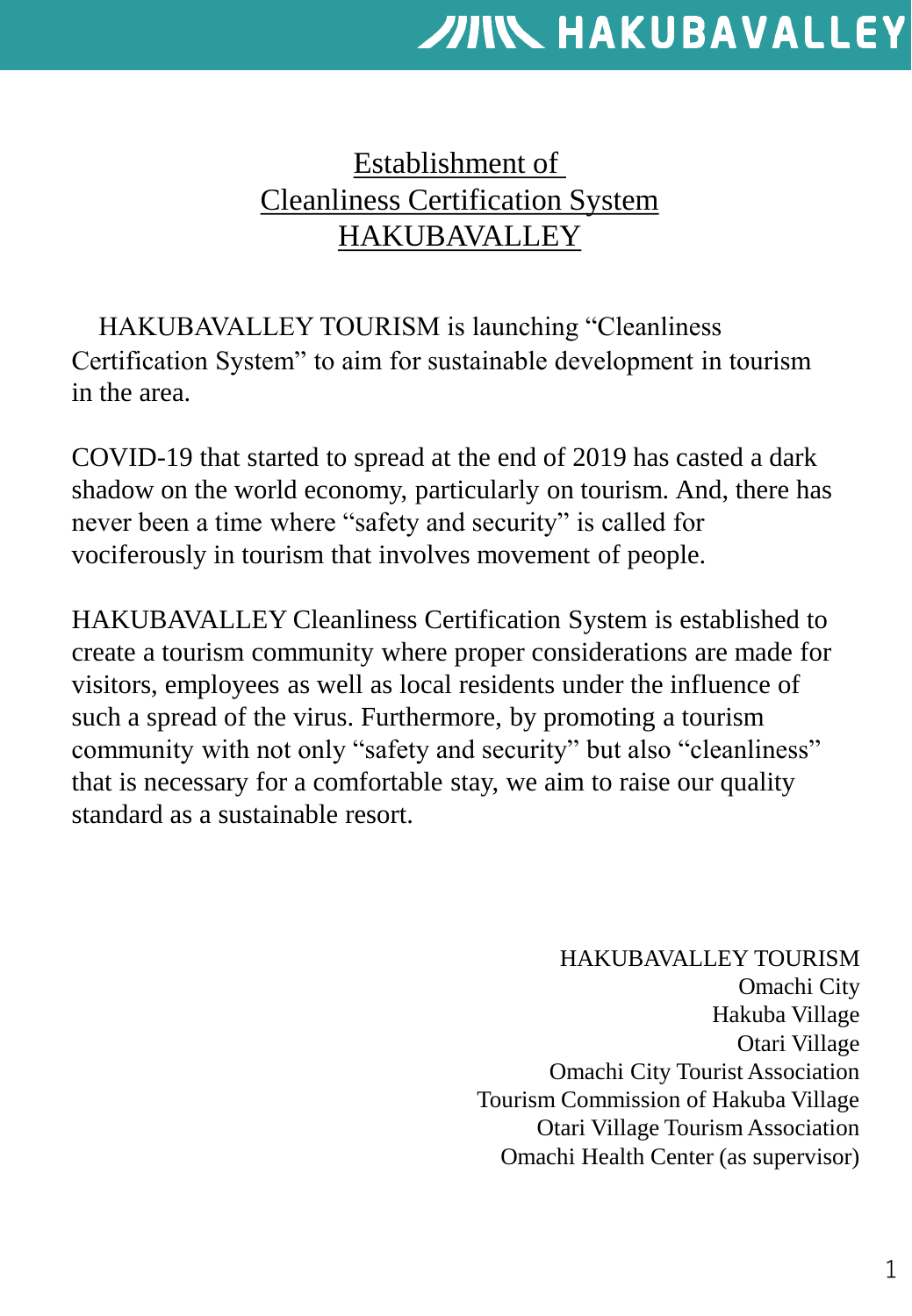## **General Outline**

We aim to build a sustainable mountain resort that well considers visitors, employees, and the entire region, and provide not only the most important "safety and security" but also "cleanliness" so as to promise a comfortable stay for our guests.



We will not only enhance the epidemic prevention measures that are called for due to the spread of COVID-19, but also raise the quality standard of the entire region by having all the tourism related business to provide the ultimate level of "comfort" and "amenity" of staying at HAKUBAVALLEY.

We will check the certification on a regular basis in consideration of the social situation, and with the consent of regional community, items on the checklist will be added or deleted as needed to enhance the contents.